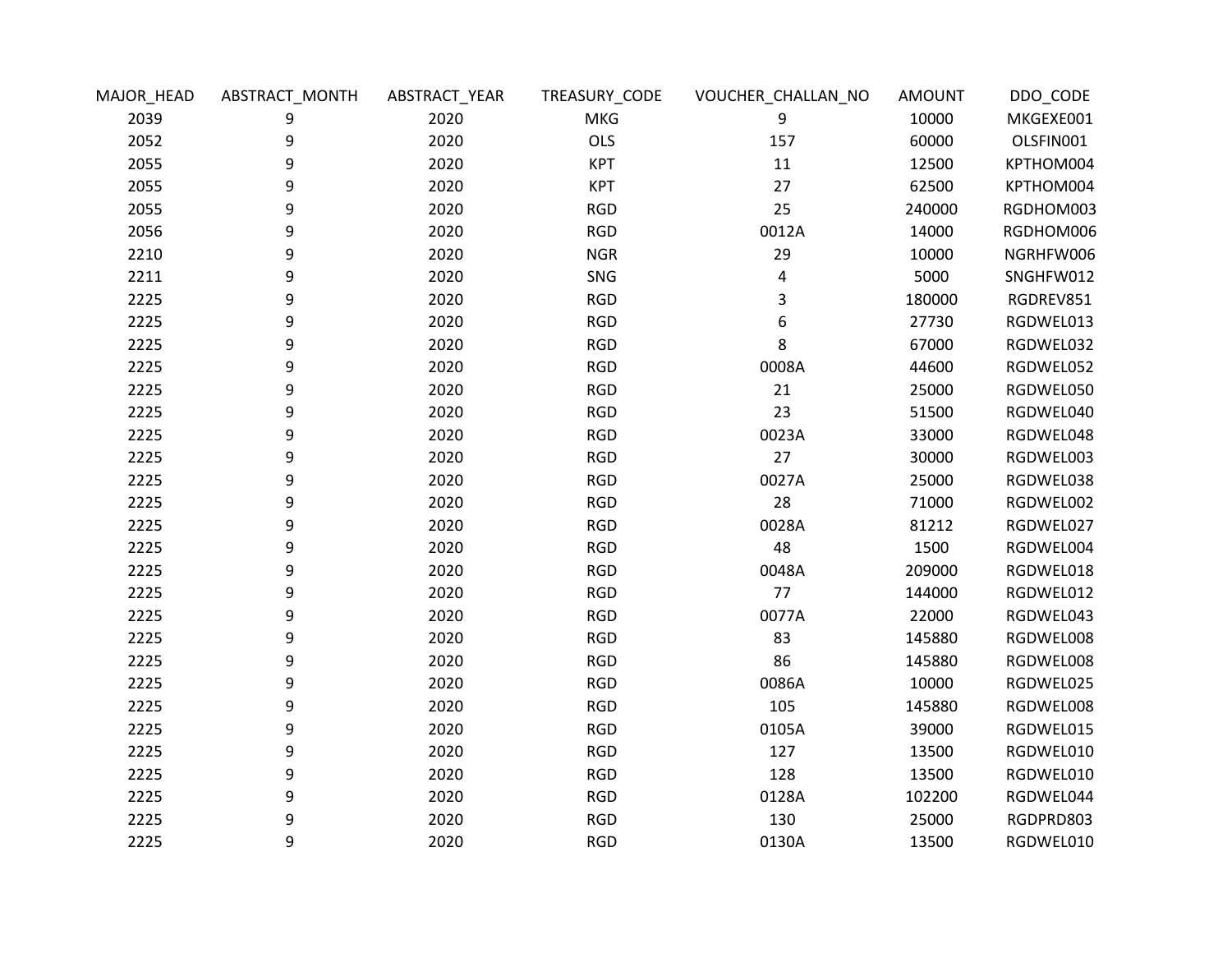| 2225 | 9 | 2020 | <b>RGD</b> | 133            | 27000  | RGDWEL017 |
|------|---|------|------------|----------------|--------|-----------|
| 2225 | 9 | 2020 | <b>RGD</b> | 0133A          | 30000  | RGDWEL036 |
| 2225 | 9 | 2020 | <b>RGD</b> | 144            | 71000  | RGDWEL002 |
| 2225 | 9 | 2020 | <b>RGD</b> | 0144A          | 8277   | RGDWEL009 |
| 2225 | 9 | 2020 | <b>RGD</b> | 146            | 79900  | RGDWEL009 |
| 2225 | 9 | 2020 | <b>RGD</b> | 148            | 125400 | RGDWEL023 |
| 2225 | 9 | 2020 | <b>RGD</b> | 149            | 12500  | RGDWEL026 |
| 2225 | 9 | 2020 | <b>RGD</b> | 0149A          | 25000  | RGDWEL030 |
| 2225 | 9 | 2020 | <b>RGD</b> | 158            | 88000  | RGDWEL022 |
| 2225 | 9 | 2020 | <b>RGD</b> | 160            | 52600  | RGDWEL051 |
| 2225 | 9 | 2020 | <b>RGD</b> | 164            | 90700  | RGDWEL011 |
| 2225 | 9 | 2020 | <b>RGD</b> | 166            | 29000  | RGDWEL041 |
| 2225 | 9 | 2020 | <b>RGD</b> | 168            | 10000  | RGDWEL016 |
| 2225 | 9 | 2020 | <b>RGD</b> | 169            | 51500  | RGDWEL040 |
| 2225 | 9 | 2020 | <b>RGD</b> | 170            | 39000  | RGDWEL015 |
| 2225 | 9 | 2020 | <b>RGD</b> | 230            | 120000 | RGDWEL012 |
| 2235 | 9 | 2020 | <b>RGD</b> | $\overline{2}$ | 46620  | RGDWCD004 |
| 2235 | 9 | 2020 | <b>RGD</b> | 3              | 64700  | RGDWCD004 |
| 2235 | 9 | 2020 | <b>RGD</b> | $14\,$         | 10000  | RGDWCD008 |
| 2235 | 9 | 2020 | <b>RGD</b> | 15             | 23000  | RGDWCD008 |
| 2235 | 9 | 2020 | <b>RGD</b> | $17\,$         | 15000  | RGDWCD008 |
| 2235 | 9 | 2020 | <b>RGD</b> | 21             | 10000  | RGDWCD005 |
| 2235 | 9 | 2020 | <b>RGD</b> | 22             | 15000  | RGDWCD005 |
| 2235 | 9 | 2020 | <b>RGD</b> | 23             | 8273   | RGDWCD005 |
| 2235 | 9 | 2020 | <b>RGD</b> | 24             | 5000   | RGDWCD011 |
| 2235 | 9 | 2020 | <b>RGD</b> | 31             | 103500 | RGDWCD007 |
| 2235 | 9 | 2020 | <b>RGD</b> | 61             | 10000  | RGDWCD005 |
| 2235 | 9 | 2020 | <b>RGD</b> | 69             | 52000  | RGDWCD008 |
| 2235 | 9 | 2020 | <b>RGD</b> | 75             | 8000   | RGDWCD012 |
| 2235 | 9 | 2020 | <b>RGD</b> | 79             | 8000   | RGDWCD012 |
| 2235 | 9 | 2020 | <b>RGD</b> | 98             | 48200  | RGDWCD004 |
| 2235 | 9 | 2020 | <b>RGD</b> | 102            | 46620  | RGDWCD004 |
| 2235 | 9 | 2020 | <b>RGD</b> | 104            | 27000  | RGDWCD001 |
| 2235 | 9 | 2020 | <b>RGD</b> | 105            | 27000  | RGDWCD001 |